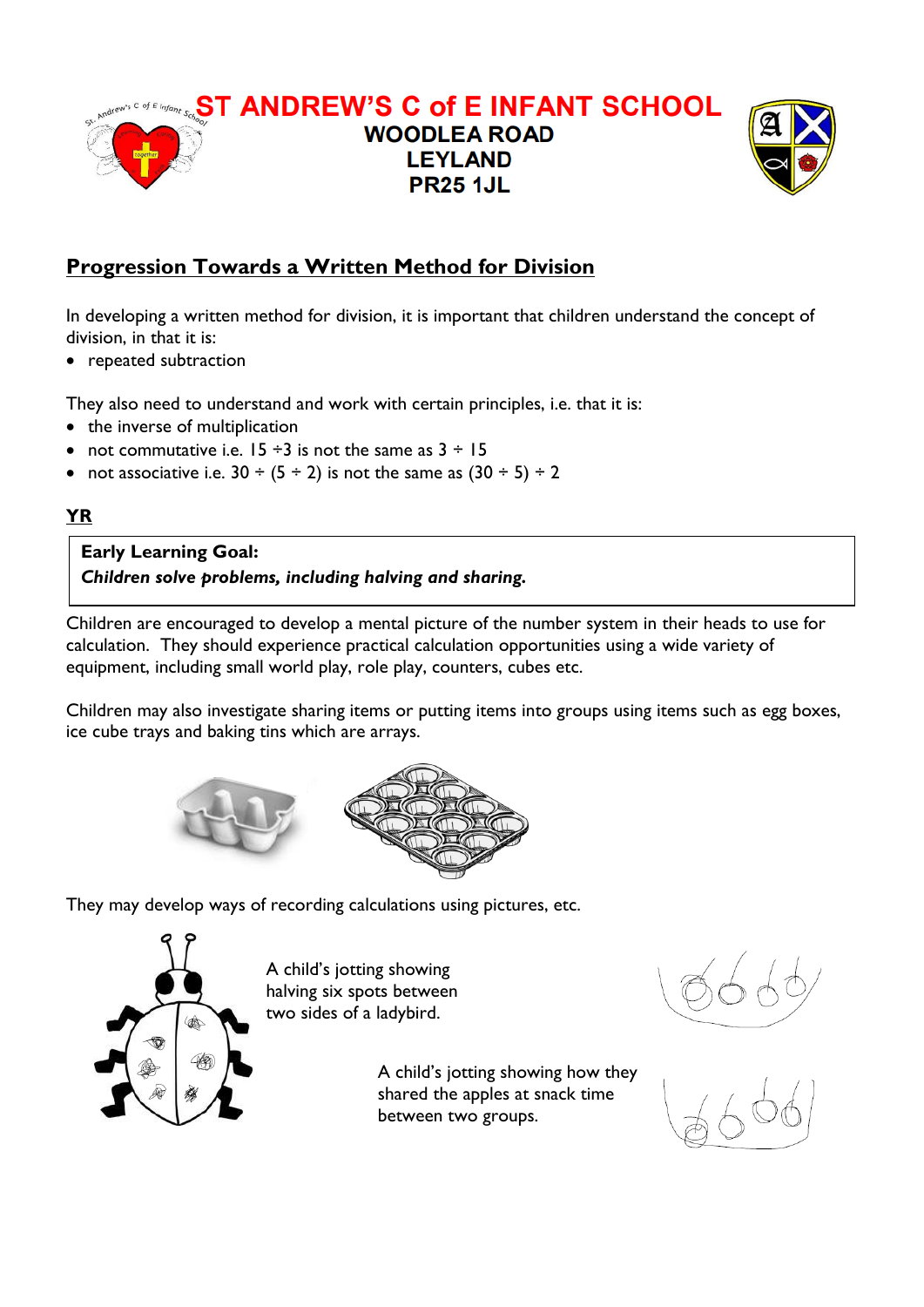

#### **Y1**

#### **End of Year Objective: Solve one-step problems involving division by calculating the answer using concrete objects, pictorial representations and arrays with the support of the teacher.**

In year one, children will continue to solve division problems using practical equipment and jottings. They should use the equipment to share objects and separate them into groups, answering questions such as 'If we share these six apples between the three of you, how many will you each have? How do you know?' or 'If six football stickers are shared between two people, how many do they each get?' They may solve both of these types of question by using a 'one for you, one for me' strategy until all of the objects have been given out.



Children should be introduced to the concept of simple remainders in their calculations at this practical stage, being able to identify that the groups are not equal and should refer to the remainder as '… left over'.

### **Y2**

## **End of Year Objective: Calculate mathematical statements for division within the multiplication tables and write them using the division (÷) and equals (=) signs.**

Children will utilise practical equipment to represent division calculations as grouping (repeated subtraction) and use jottings to support their calculation, e.g.

 $12 \div 3 =$ 



Children need to understand that this calculation reads as 'How many groups of 3 are there in 12?'

The link between sharing and grouping can be modelled in the following way:

To solve the problem 'If six football stickers are shared between two people, how many do they each get?'